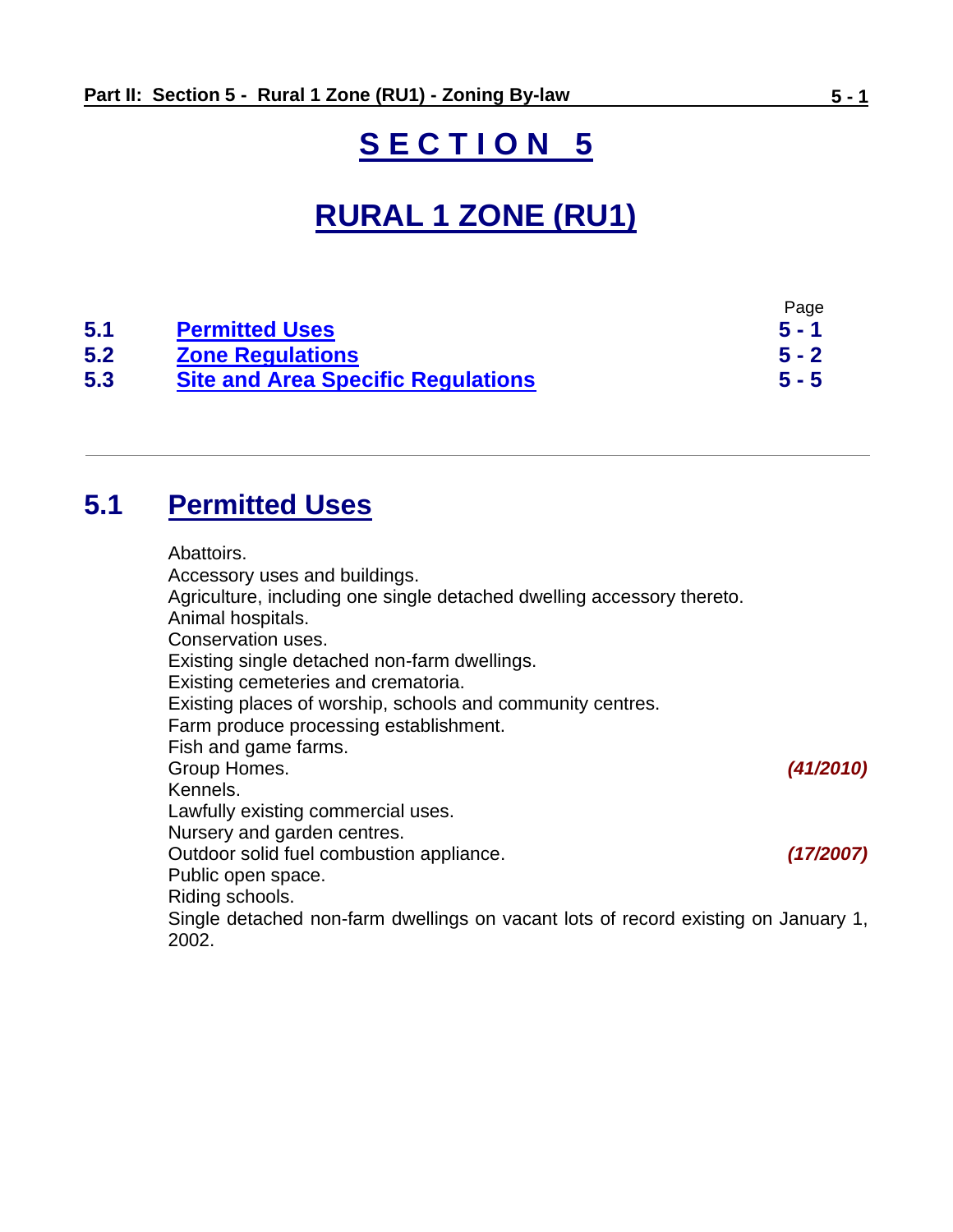## <span id="page-1-0"></span>**5.2 Zone Regulations**

### **5.2.1 Agriculture Including Accessory Dwelling**

- (1) Lot Area: (minimum) **35 ha**
- (2) Lot Frontage: (minimum) **45m**
- (3) Building Setbacks:
	- (a) Accessory Dwelling
		- i) Front Yard Depth: (minimum) **10.5m**
		- ii) Rear Yard Depth: (minimum) **10.5m**
		- iii) Side Yard Widths: (minimum) **3m** (each side)

**10.5m** exterior side yard

*(b)* Agricultural Buildings (Livestock and Manure Storage subject to Minimum Distance Separation (MDS) *formulae* II) *(For Information on the MDS formulae refer to Appendices "A").*

| (i) | Front Yard Depth: (minimum) 13.5m except livestock |                                         |  |  |
|-----|----------------------------------------------------|-----------------------------------------|--|--|
|     |                                                    | buildings which shall be<br>setback 60m |  |  |
|     |                                                    |                                         |  |  |

- (ii) Rear Yard Depth: (minimum) **13.5m**
- (iii) Side Yard Widths: (minimum) **13.5m** (each side)
- (4) Height:
	- (a) Accessory Dwelling: (maximum) **10.5m**
	- (b) All Other Buildings: (maximum) **13.5m**
- (5) Supplementary Regulations:
	- (a) Notwithstanding the provisions of Subsection 5.2.1, the minimum lot size for an agricultural lot following the severance of a residential parcel, as permitted by the consent policies of the Official Plan, shall be **19.5 ha**.
	- (b) The minimum lot area for all existing agricultural lots of **19.5 ha** or larger shall be as it existed on the effective date of this By-law, subject to the provisions of subsection 5.2.1(5)(a).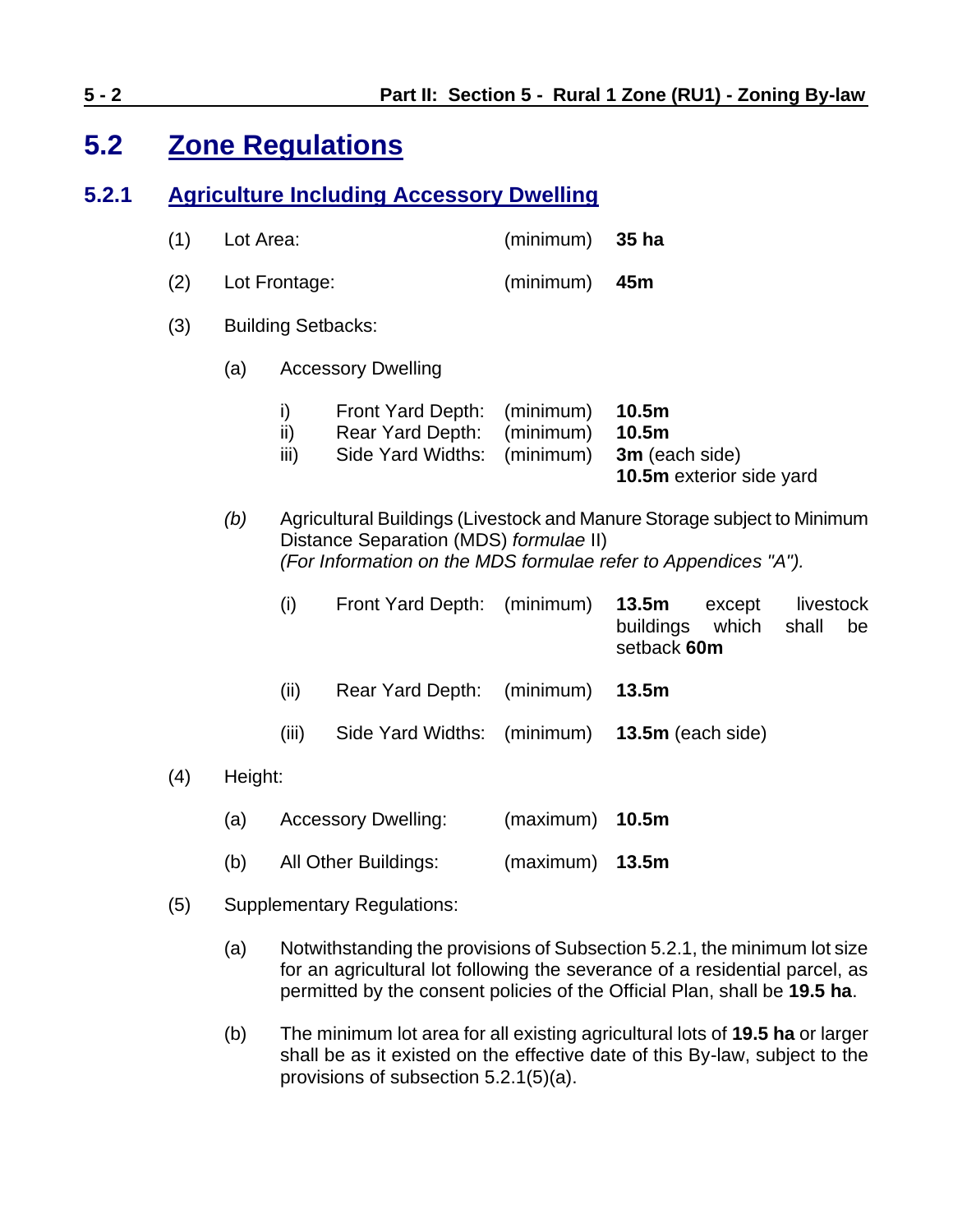#### **5.2.2 Kennels and Animal Hospitals**

| (1) | Lot Area:         | (minimum) | 0.8 <sub>ha</sub>  |
|-----|-------------------|-----------|--------------------|
| (2) | Lot Frontage:     | (minimum) | 30 <sub>m</sub>    |
| (3) | Front Yard Depth: | (minimum) | 10.5 <sub>m</sub>  |
| (4) | Rear Yard Depth:  | (minimum) | 10.5 <sub>m</sub>  |
| (5) | Side Yard Widths: | (minimum) | $7.5m$ (each side) |
| (6) | Lot Coverage:     | (maximum) | 25%                |
| (7) | Height:           | (maximum) | 10.5 <sub>m</sub>  |

## **5.2.3 Riding Schools and Fish and Game Farms**

| (1) | Lot Area:               | $(minimum)$ 4 ha  |                      |
|-----|-------------------------|-------------------|----------------------|
| (2) | Lot Frontage:           | (minimum)         | 30 <sub>m</sub>      |
| (3) | Front Yard Depth:       | (minimum)         | 13.5m                |
| (4) | <b>Rear Yard Depth:</b> | (minimum)         | 13.5m                |
| (5) | Side Yard Widths:       | (minimum)         | 13.5 $m$ (each side) |
| (6) | Height:                 | $(maximum)$ 13.5m |                      |

## **5.2.4 Single Detached Non-Farm Dwellings on Vacant Lots of Record and Existing Single Detached Non-Farm Dwellings**

| 5.2.5 | (7) | Height:<br><b>Outdoor Solid Fuel Combustion Appliance</b> | (maximum) | 10.5 <sub>m</sub>                          |
|-------|-----|-----------------------------------------------------------|-----------|--------------------------------------------|
|       | (6) | Lot Coverage:                                             | (maximum) | <b>10%</b>                                 |
|       | (5) | Side Yard Widths:                                         | (minimum) | 3m (each side)<br>10.5m exterior side yard |
|       | (4) | <b>Rear Yard Depth:</b>                                   | (minimum) | 10.5 <sub>m</sub>                          |
|       | (3) | Front Yard Depth:                                         | (minimum) | 10.5 <sub>m</sub>                          |
|       | (2) | Lot Frontage:                                             | (minimum) | 30 <sub>m</sub>                            |
|       | (1) | Lot Area:                                                 | (minimum) | 0.8 <sub>ha</sub>                          |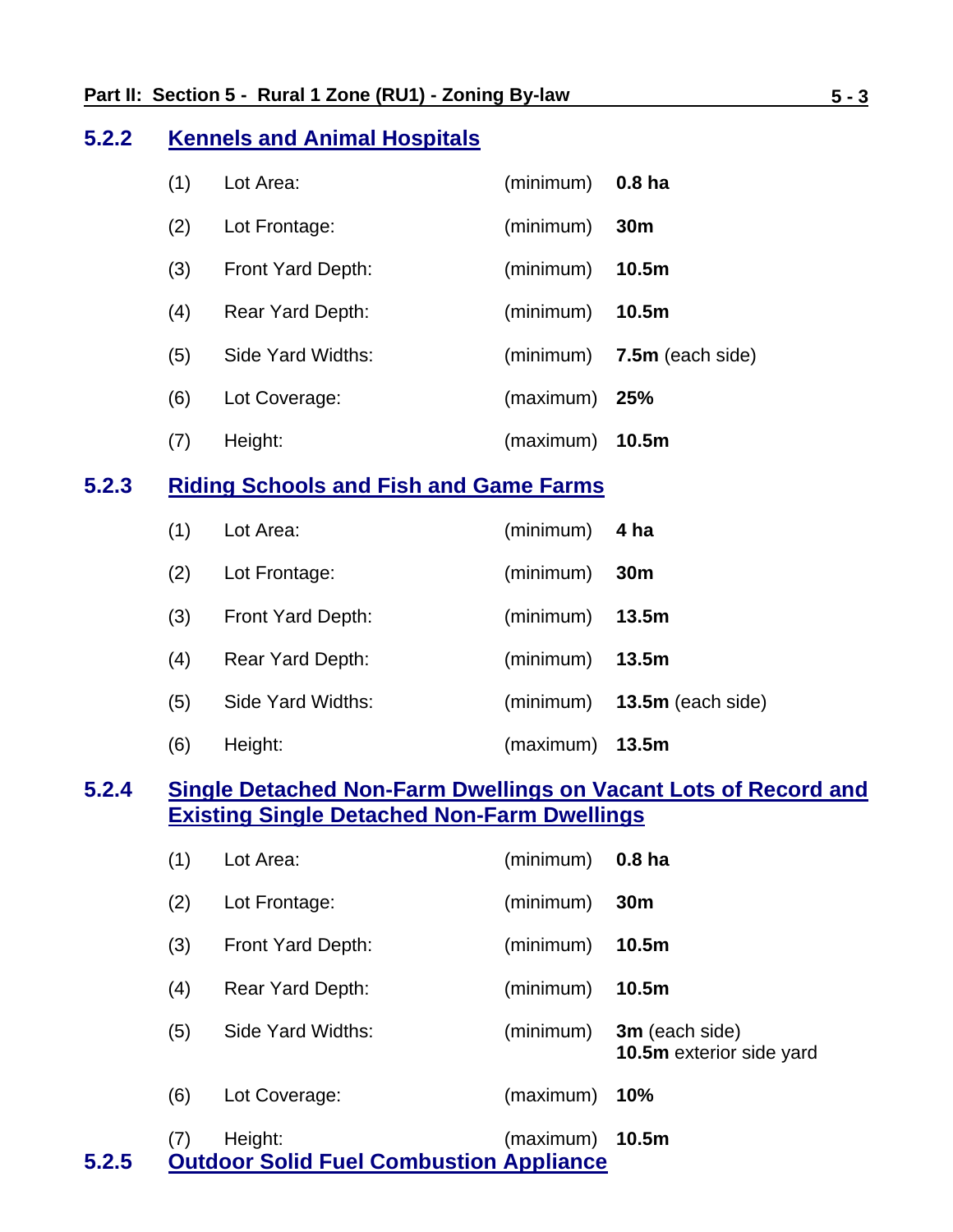- (1) Minimum setback from:
	- (a) A residential dwelling not located on the same property as the outdoor solid fuel combustion appliance (minimum) **60m**
	- (b) Any property lot line (minimum) **30m**
- (2) Chimney Height:
	- (a) Chimney must be a minimum **5m** above the base of any unit.
- (3) The installation of each unit requires a building permit.

#### **5.2.6 Group Homes**

The regulation set out in **Section 3.16** shall apply.

### **5.2.7 Other Permitted Uses**

| (1) | Lot Area:               | (minimum) | 2 ha               |
|-----|-------------------------|-----------|--------------------|
| (2) | Lot Frontage:           | (minimum) | 30 <sub>m</sub>    |
| (3) | Front Yard Depth:       | (minimum) | 10.5 <sub>m</sub>  |
| (4) | <b>Rear Yard Depth:</b> | (minimum) | 10.5 <sub>m</sub>  |
| (5) | Side Yard Widths:       | (minimum) | $7.5m$ (each side) |
| (6) | Lot Coverage:           | (maximum) | 25%                |
| (7) | Height:                 | (maximum) | 12m                |

*(17/2007)*

*(41/2010)*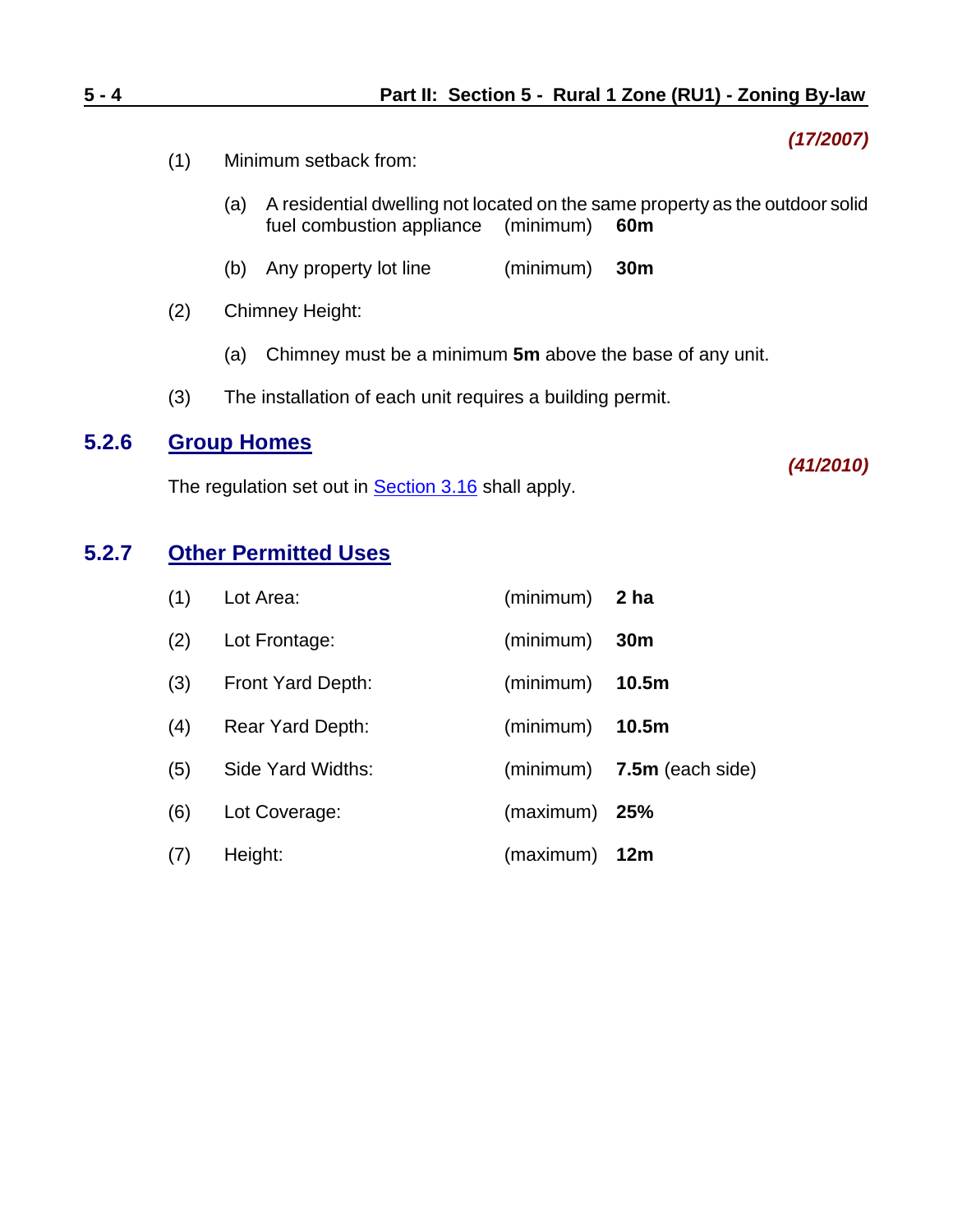## <span id="page-4-0"></span>**5.3 Site and Area Specific Regulations**

**The following site and area specific zones shall be subject to the preceding permitted uses and zone regulations except where those permitted uses and regulations are varied by the provisions of these site and area specific zones.**

|              | Page    |               | Page     |               | Page     |
|--------------|---------|---------------|----------|---------------|----------|
| <b>RU1-1</b> | $5 - 5$ | <b>RU1-9</b>  | $5 - 9$  | <b>RU1-16</b> | $5 - 11$ |
| <b>RU1-2</b> | $5 - 6$ | <b>RU1-10</b> | $5 - 9$  | <b>RU1-17</b> | $5 - 11$ |
| <b>RU1-3</b> | $5 - 6$ | <b>RU1-11</b> | $5 - 10$ | <b>RU1-18</b> | $5 - 12$ |
| <b>RU1-4</b> | $5 - 7$ | <b>RU1-12</b> | $5 - 10$ | <b>RU1-19</b> | $5 - 13$ |
| <b>RU1-6</b> | $5 - 7$ | <b>RU1-13</b> | $5 - 10$ | <b>RU1-20</b> | $5 - 13$ |
| <b>RU1-7</b> | $5 - 8$ | <b>RU1-14</b> | $5 - 11$ | <b>RU1-21</b> | $5 - 13$ |
| <b>RU1-8</b> | $5 - 8$ | <b>RU1-15</b> | $5 - 11$ | <b>RU1-22</b> | $5 - 13$ |
|              |         |               |          | <b>RU1-23</b> | $5 - 14$ |

## <span id="page-4-1"></span>**5.3.1 RU1-1** (See Zoning Map 78)

#### **5.3.1.1 Permitted Uses**

- (1) Public park.
- (2) Conservation.
- (3) Leachate treatment plant.
- (4) Accessory uses and buildings.

#### **5.3.1.2 Site Zone Regulations**

- (1) Restriction on Uses: no use shall be made of the lands for a period of **25**  years from October 24, 1999 in which the lands ceased to be used as a landfill site, unless the approval of the Minister of Environment is given
- (2) Leachate Restriction: no more than **91m<sup>3</sup>** per day of leachate shall be transported to the leachate treatment plant from off site, and then only if such leachate has been generated at a waste disposal site owned by the Corporation of the County of Lambton
- (3) Legislative Requirements: the use of the lands shall be governed by the Environmental Protection Act and the Ontario Water Resources Act and the regulations under those Acts,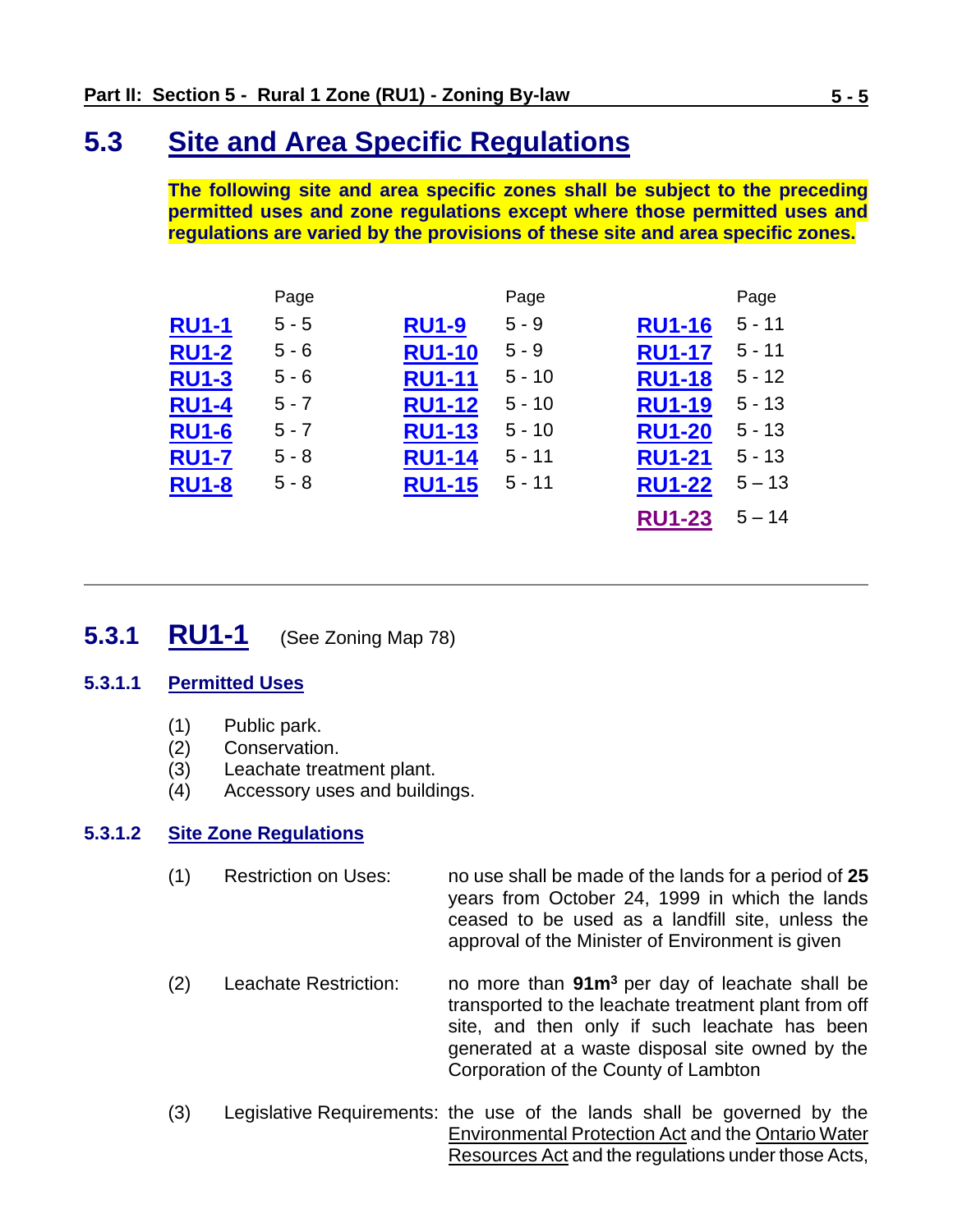#### **5 - 6 Part II: Section 5 - Rural 1 Zone (RU1) - Zoning By-law**

including conditions of Certificates of Approval issued under either Act.

<span id="page-5-0"></span>**5.3.2 RU1-2** (See Zoning Map Part 79)

#### **5.3.2.1 Permitted Uses**

- (1) Those uses permitted in **Section 5.1**.
- (2) A souvenir shop and tearoom ancillary to a botanical garden.

#### **5.3.2.2 Site Zone Regulations**

| (1)<br>(2)<br>(3) | Lot Area:<br>Lot Frontage:<br>Front Yard Depths: | (minimum)<br>(minimum)<br>(minimum) | 4 ha<br>100m<br><b>29m</b> for existing dwelling<br>21m for tearoom and souvenir<br>shop         |
|-------------------|--------------------------------------------------|-------------------------------------|--------------------------------------------------------------------------------------------------|
| (4)               | Side Yard Widths:                                | (minimum)                           | <b>5m</b> for existing dwelling<br><b>39m</b> for tearoom and souvenir<br>shop                   |
| (5)               | Height:                                          | (maximum)                           | 1 storey                                                                                         |
| (6)               | Floor Area:                                      | (maximum)                           | 86m <sup>2</sup> for tearoom and souvenir<br>shop<br>76m <sup>2</sup><br>for<br>outside<br>patio |
|                   |                                                  |                                     | associated with tearoom                                                                          |

## <span id="page-5-1"></span>**5.3.3 RU1-3** (See Zoning Map Part 79)

#### **5.3.3.1 Permitted Uses**

- (1) Those uses permitted in Section 5.1.
- (2) The following lawfully existing uses: retail store, machinery repair and welding shop, and the mixing, distribution and storage of fertilizer, feed, seed and grain.

#### **5.3.3.2 Site Zone Regulations**

(1) Lawfully Existing Uses

| a)  | Lot Area:                 | (minimum) | as existed on the date of passage                   |
|-----|---------------------------|-----------|-----------------------------------------------------|
|     |                           |           | of this By-law                                      |
| (b) | Lot Frontage:             | (minimum) | as existed on the date of passage<br>of this By-law |
| (c) | Front & Rear Yard Depths: |           | as existed on the date of                           |
|     |                           | (minimum) | passage of this By-law                              |
| (d) | Side Yard Widths:         | (minimum) | as existed on the date of passage                   |
|     |                           |           | of this By-law                                      |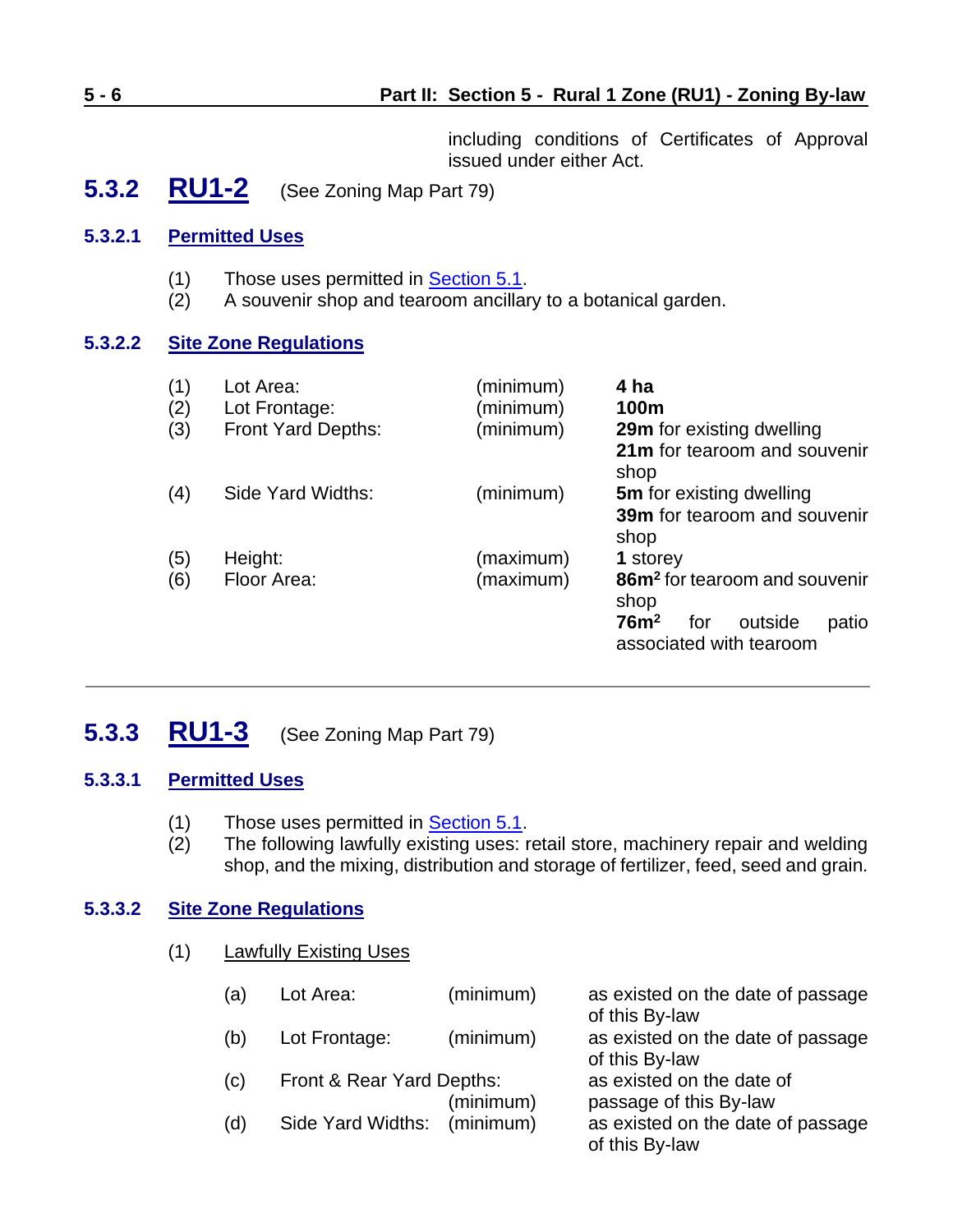| (e) | Lot Coverage: | (maximum) | as existed on the date of passage                                     |
|-----|---------------|-----------|-----------------------------------------------------------------------|
| (f) | Height:       | (maximum) | of this By-law<br>as existed on the date of passage<br>of this By-law |

## <span id="page-6-0"></span>**5.3.4 RU1-4** (See Zoning Map Part 36)

### **5.3.4.1 Permitted Uses**

- (1) Those uses permitted in Section 5.1.
- (2) Manufacturing of precast concrete products and operations deemed accessory thereto, including a single detached non-farm dwelling.

#### **5.3.4.2 Site Zone Regulations**

| <b>52m</b> from London Line         |
|-------------------------------------|
| 11m from Brigden Road               |
| 25m from east property line         |
|                                     |
| 930m <sup>2</sup> for all buildings |
|                                     |

## <span id="page-6-1"></span>**5.3.6 RU1-6** (See Zoning Map Part 36)

#### **5.3.6.1 Permitted Uses**

- (1) Those uses permitted in **Section 5.1**.<br>(2) Greenhouse, Commercial.
- Greenhouse, Commercial.
- (3) Nursery.
- (4) Two single detached non-farm dwellings accessory to permitted uses.

#### **5.3.6.2 Site Zone Regulations**

| (1) | Lot Area:                | (minimum) | 2 ha                                 |
|-----|--------------------------|-----------|--------------------------------------|
| (2) | Lot Frontage:            | (minimum) | 100m                                 |
| (3) | Front Yard Depths:       | (minimum) | <b>10.5m</b> for accessory dwellings |
|     |                          |           | 13.5m for agricultural buildings     |
| (4) | <b>Rear Yard Depths:</b> | (minimum) | 7.5m for accessory dwellings         |
|     |                          |           | 3m for agricultural buildings        |
| (5) | Side Yard Widths:        | (minimum) | 3m for accessory dwellings and       |
|     |                          |           | agricultural buildings               |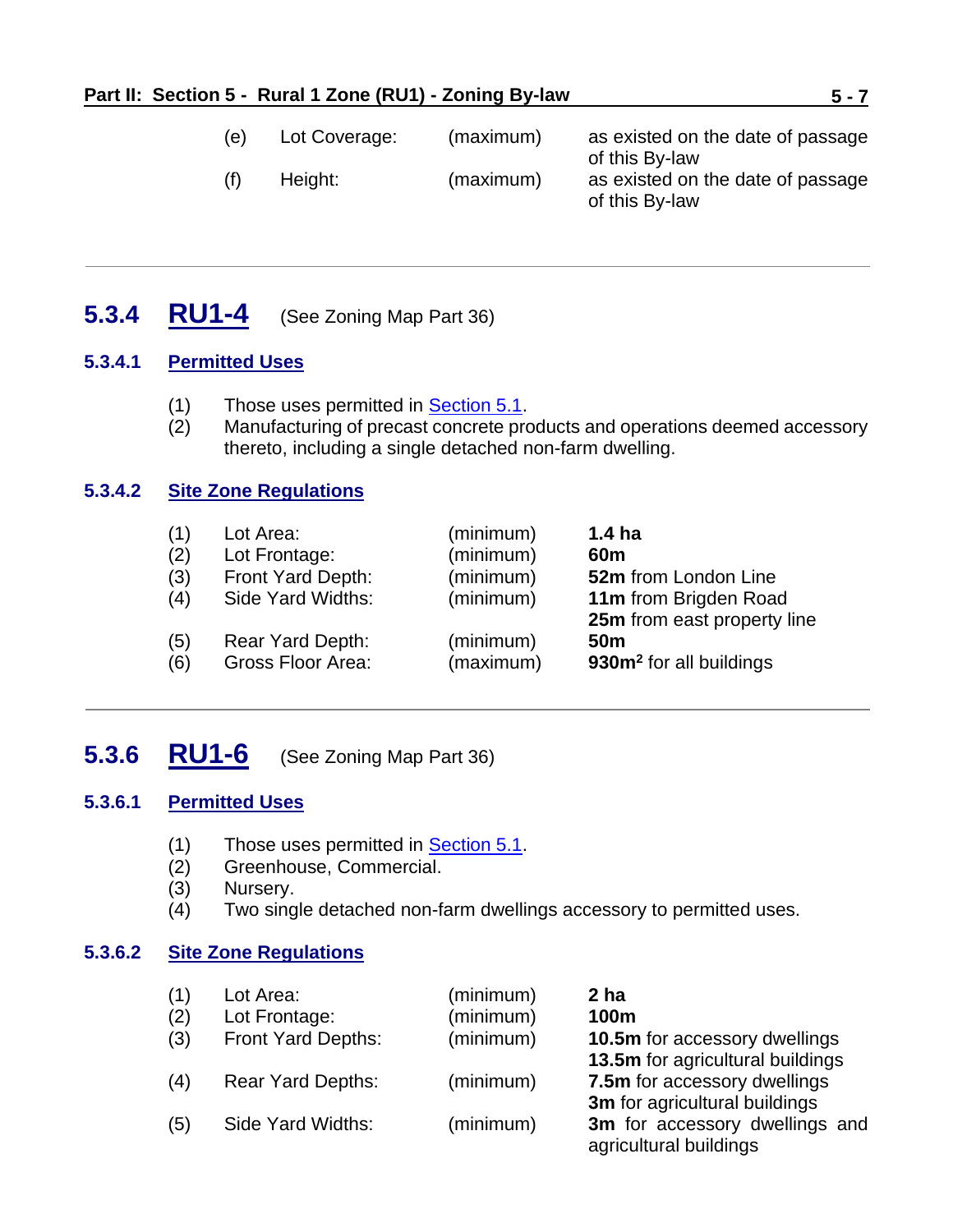| (6) | Lot Coverage: | (maximum) | 50% |
|-----|---------------|-----------|-----|
|     |               |           |     |

(7) Building Regulations: (maximum) agricultural building floor area shall not exceed **350m<sup>2</sup>**

## <span id="page-7-0"></span>**5.3.7 RU1-7**(See Zoning Map Part 36)

#### **5.3.7.1 Permitted Uses**

- (1) Those uses permitted in Section 5.1.
- (2) Schools, places of worship, assembly halls and community centres.

#### **5.3.7.2 Site Zone Regulations**

| (1) | Lot Area:                           | (minimum) | 1.2 <sub>ha</sub> |
|-----|-------------------------------------|-----------|-------------------|
| (2) | Lot Frontage:                       | (minimum) | 30 <sub>m</sub>   |
| (3) | Front & Rear Yard Depths: (minimum) |           | 7.5 <sub>m</sub>  |
| (4) | Lot Coverage:                       | (maximum) | 50%               |
| (5) | Height:                             | (maximum) | 13.5m             |
| (6) | Landscaped Open Space: (minimum)    |           | 35%               |

## <span id="page-7-1"></span>**5.3.8 RU1-8** (See Zoning Map Part 51)

#### **5.3.8.1 Permitted Uses**

- (1) A recreational vehicle, trailer and marine sales and service establishment.<br>(2) Accessory uses and buildings.
- Accessory uses and buildings.

#### **5.3.8.2 Site Zone Regulations**

| (1) | Lot Area:         | (minimum) | as existed on the date of passage<br>of this By-law                                                                                                               |
|-----|-------------------|-----------|-------------------------------------------------------------------------------------------------------------------------------------------------------------------|
| (2) | Lot Frontage:     | (minimum) | as existed on the date of passage<br>of this By-law                                                                                                               |
| (3) | Front Yard Depth: | (minimum) | 10 <sub>m</sub>                                                                                                                                                   |
| (4) | Side Yard Widths: | (minimum) | 3m (each side)                                                                                                                                                    |
| (5) | Rear Yard Depth:  | (minimum) | 10 <sub>m</sub>                                                                                                                                                   |
| (6) | Lot Coverage:     | (maximum) | 25% for all permitted buildings                                                                                                                                   |
| (7) | Height:           | (maximum) | 10.5 <sub>m</sub>                                                                                                                                                 |
| (8) | Open Storage:     | (maximum) | display<br>storage<br>the<br>and<br>0f<br>recreational vehicles may occupy<br>75% of the lot and shall be located<br>no closer than 6m from the front lot<br>line |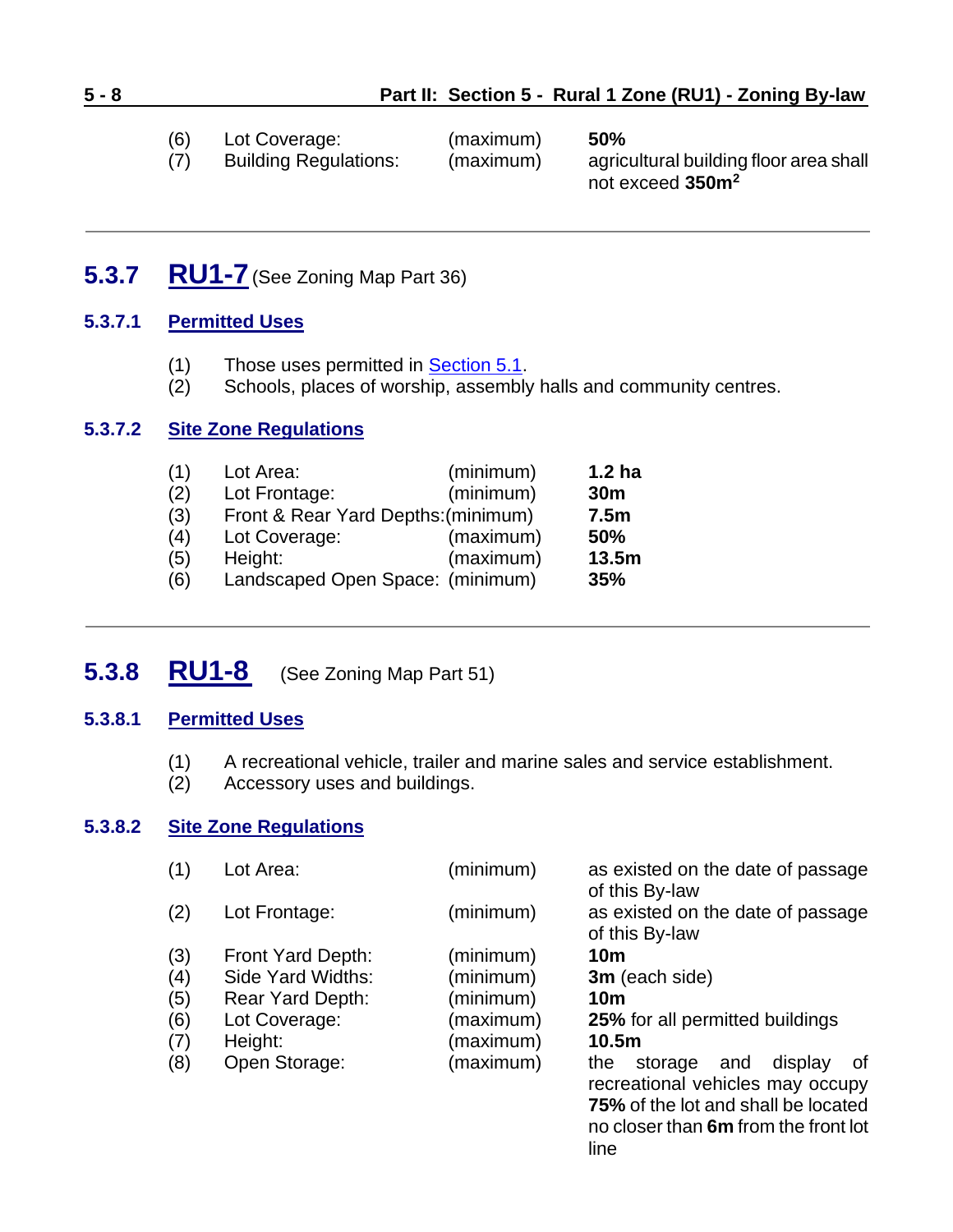## <span id="page-8-0"></span>**5.3.9 RU1-9** (See Zoning Map Part 25)

#### **5.3.9.1 Permitted Uses**

- (1) Agriculture including one single detached accessory dwelling.
- (2) Accessory uses and buildings.

#### **5.3.9.2 Site Zone Regulations**

| (1) | Lot Area:                           | (minimum) | 6 ha                                    |
|-----|-------------------------------------|-----------|-----------------------------------------|
| (2) | Lot Frontage:                       | (minimum) | 45m                                     |
| (3) | Front & Rear Yard Depths: (minimum) |           | 10.5m                                   |
| (4) | Side Yard Widths:                   | (minimum) | 7.5m (each side)                        |
| (5) | Lot Coverage:                       | (maximum) | 10%                                     |
| (6) | Height:                             | (maximum) | <b>10.5m</b> for accessory dwelling     |
|     |                                     |           | <b>13.5m</b> for agricultural buildings |

## <span id="page-8-1"></span>**5.3.10 RU1-10** (See Map 19)

#### **5.3.10.1 Permitted Uses**

- (1) Those uses permitted in Section 5.1.
- (2) Animal hospitals including an office for a veterinarian.
- (3) Cemeteries, schools and place of worship.

### **5.3.10.2 Site Zone Regulations**

| (1) | Lot Area:               | (minimum) | 11 <sub>ha</sub>          |
|-----|-------------------------|-----------|---------------------------|
| (2) | Lot Frontage:           | (minimum) | 300m                      |
| (3) | Front Yard Depth:       | (minimum) | 12m                       |
| (4) | Side Yard Widths:       | (minimum) | 7.5m (each side)          |
| (5) | <b>Rear Yard Depth:</b> | (minimum) | 12m                       |
| (6) | Height:                 | (maximum) | 10.5m accessory dwelling  |
|     |                         |           | 13.5m all other buildings |

#### (7) Special Setbacks for Agricultural Buildings:

- (a) Front Yard Depth: (minimum) **30m**
- (b) Rear Yard Depth: (minimum) **15m**
- (c) Side Yard Widths: (minimum) **15m**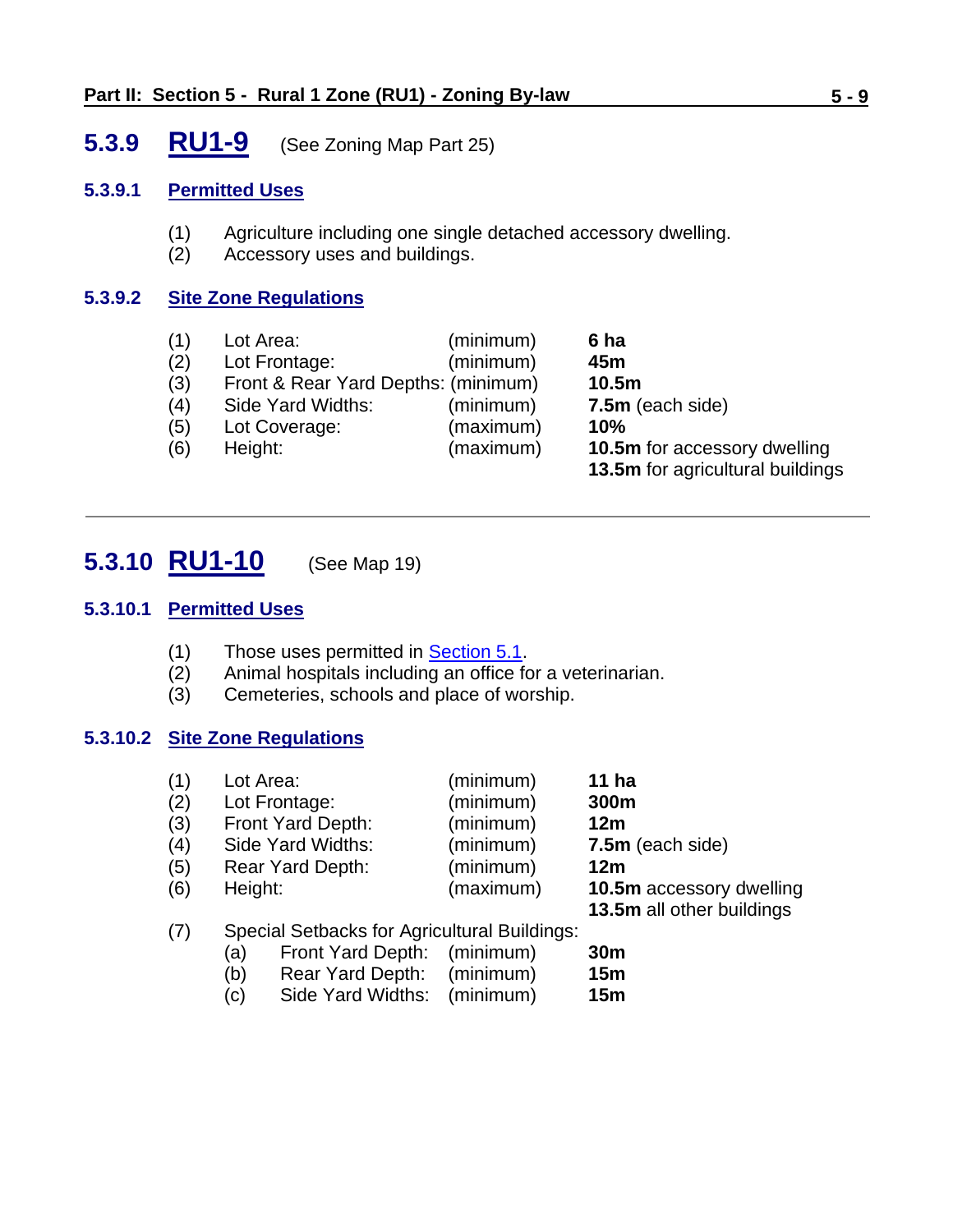## <span id="page-9-0"></span>**5.3.11 RU1-11** (See Map 16)

#### **5.3.11.1 Permitted Uses**

- (1) Those uses permitted in **Section 5.1**.
- (2) Two single detached dwellings.

#### **5.3.11.2 Site Zone Regulations - Single Detached Dwellings**

(1) Lot area: (minimum) **2.8ha** (2) Lot frontage: (minimum) **20m** (3) Setbacks from lot lines: (minimum) **20m** from north and west lot lines (4) Separation distance: (minimum) **6m** between the dwellings (5) Height: (maximum) **10.5m** (6) Building location restrictions: (minimum) **73m** from south lot line **41m** from east lot line (7) Special Building Opening: (minimum) **179.01 G.S.C**.

## <span id="page-9-1"></span>**5.3.12 RU1-12** (See Map 51)

#### **5.3.12.1 Permitted Uses**

- (1) Those uses permitted in **Section 5.1**.
- (2) Place of Worship.

#### **5.3.12.2 Site Zone Regulations - Place of Worship**

| (1) | Lot Area:         | (minimum) | 2ha              |
|-----|-------------------|-----------|------------------|
| (2) | Lot Frontage:     | (minimum) | 30 <sub>m</sub>  |
| (3) | Front Yard Depth: | (minimum) | 10.5m            |
| (4) | Rear Yard Depth:  | (minimum) | 10.5m            |
| (5) | Side Yard Widths: | (minimum) | 7.5m (each side) |
| (6) | Lot Coverage:     | (maximum) | 25%              |
| (7) | Height:           | (maximum) | 12m              |

## <span id="page-9-2"></span>**5.3.13 RU1-13** (See Zoning Map Part 25)

#### **5.3.13.1 Permitted Uses**

(1) Those uses permitted in [Section 5.1](#page-0-0) with the exception that dwellings are prohibited.

*(122/2002)*

*(50/2003)*

*(2/2006)*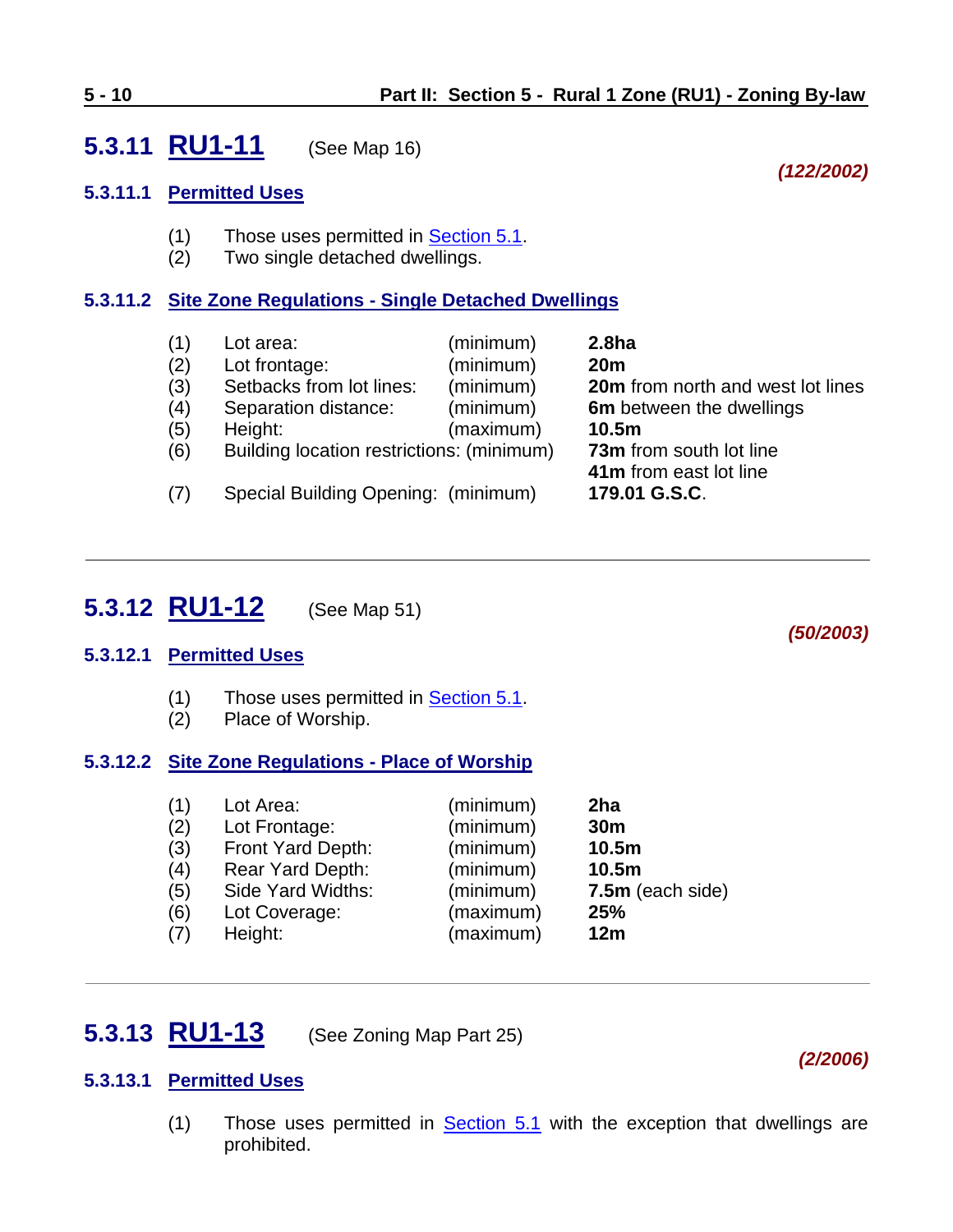## <span id="page-10-2"></span>**5.3.14 RU1-14** (See Zoning Map Part 78)

#### **5.3.14.1 Permitted Uses**

(1) Those uses permitted in [Section 5.1](#page-0-0) with the exception that dwellings are prohibited.

## <span id="page-10-3"></span>**5.3.15 RU1-15** (See Zoning Map Part 65)

#### **5.3.15.1 Permitted Uses**

(1) Those uses permitted in [Section 5.1](#page-0-0) with the exception that dwellings are prohibited.

## <span id="page-10-0"></span>**5.3.16 RU1-16** (See Zoning Map Part 65)

#### **5.3.16.1 Permitted Uses**

(1) Those uses permitted in  $Section 5.1$  with the exception that dwellings are prohibited.

#### **5.3.16.2 Site Zone Regulations**

| (1) | Lot Area:     | (minimum) | <b>34.36ha</b> (84.89 acres) |
|-----|---------------|-----------|------------------------------|
| (2) | Lot Frontage: | (minimum) | 65.62m                       |

## <span id="page-10-1"></span>**5.3.17 RU1-17** (See Zoning Map Part 79)

#### **5.3.17.1 Permitted Uses**

- (1) Those uses permitted in **Section 5.1**
- (2) A salt brine processing, storage and distribution facility.
- (3) Accessory uses which may include one or more brine salt wells.

#### *(90/2009)*

#### *(116/2006)*

*(164/2007)*

*(85/2006)*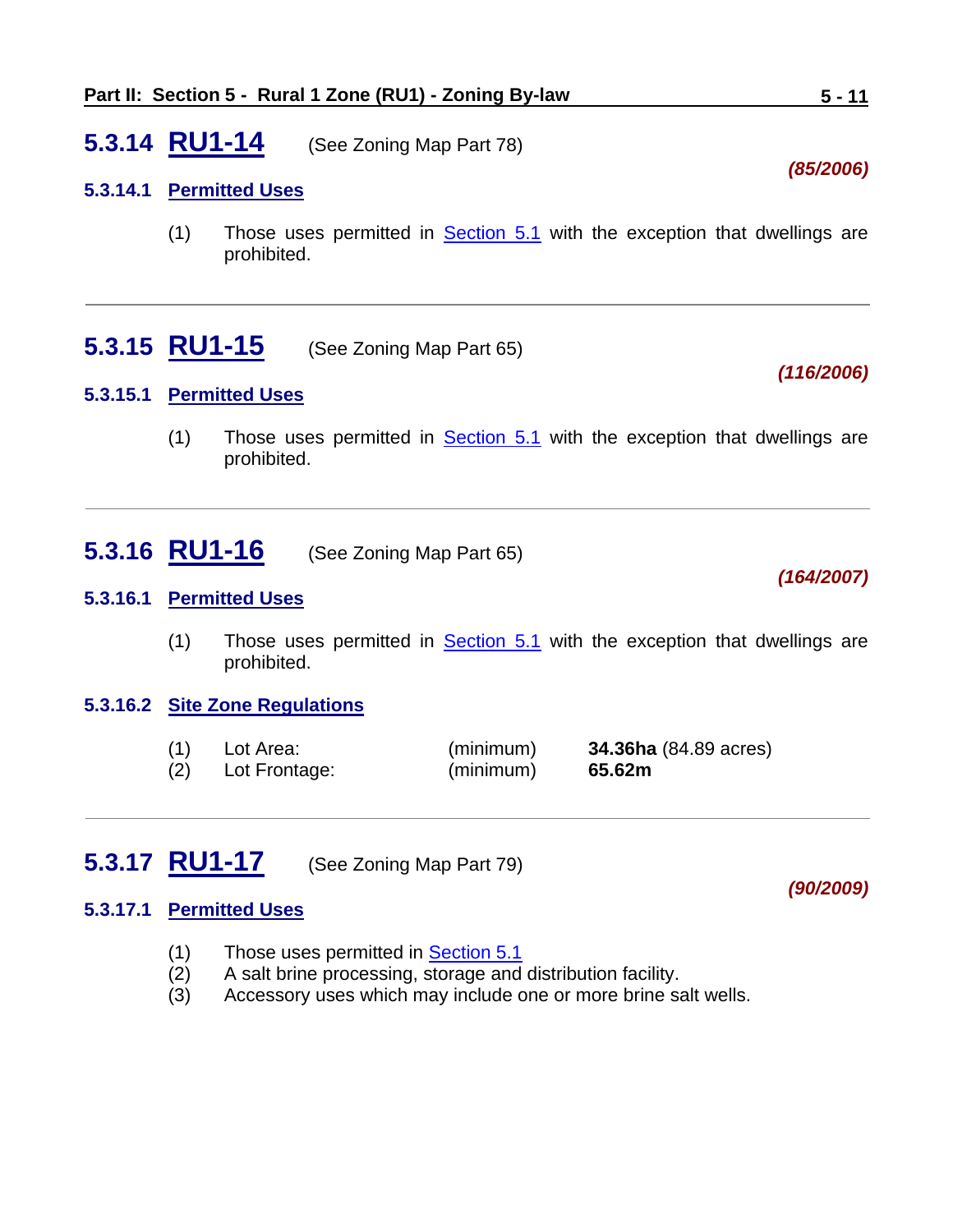#### **5.3.17.2 Site Zone Regulations – A salt brine processing, storage and distribution facility**

Site regulations for the area occupied by the facility

| (1) | <b>Facility Site Area:</b>     | (maximum) | 1.76ha                            |
|-----|--------------------------------|-----------|-----------------------------------|
| (2) | <b>Facility Site Frontage:</b> | (maximum) | 55m                               |
| (3) | <b>Facility Site Depth:</b>    | (maximum) | 218m                              |
| (4) | Landscaped Strip:              | (minimum) | 3m along the front, side and rear |
|     |                                |           | limits of the facility            |

Building Setbacks from the limits of the facility

| (5) | Front Yard Depth: | (minimum) | 15m             |
|-----|-------------------|-----------|-----------------|
| (6) | Side Yard Depth:  | (maximum) | 4.5m            |
| (7) | Rear Yard Depth:  | (maximum) | 15 <sub>m</sub> |

Storage Tank Setbacks from the limits of the facility

| (8)  | Front Yard Depth: | (minimum) | <b>50m</b>       |
|------|-------------------|-----------|------------------|
| (9)  | Side Yard Depth:  | (maximum) | 4.5 <sub>m</sub> |
| (10) | Rear Yard Depth:  | (maximum) | 10m              |

<span id="page-11-0"></span>**5.3.18 RU1-18** (See Zoning Map Part 65)

*(174/2007)*

#### **5.3.18.1 Permitted Uses**

- (1) Those uses permitted in **Section 5.1**
- (2) A solar electrical power generation facility including all buildings and structures associated with it.

#### **5.3.18.2 Site Zone Regulations**

The following regulations apply to the solar electrical power generation facility and all buildings and structures associated with it.

| (1) | <b>Front Yard Depth</b> | (minimum) | 7.5 m |
|-----|-------------------------|-----------|-------|
| (2) | Side Yard Width         | (minimum) | 7.5m  |

- (3) Rear Yard Depth (minimum) **7.5m**
- (4) No setback is required from common property lines between properties which are owned by the solar power generating company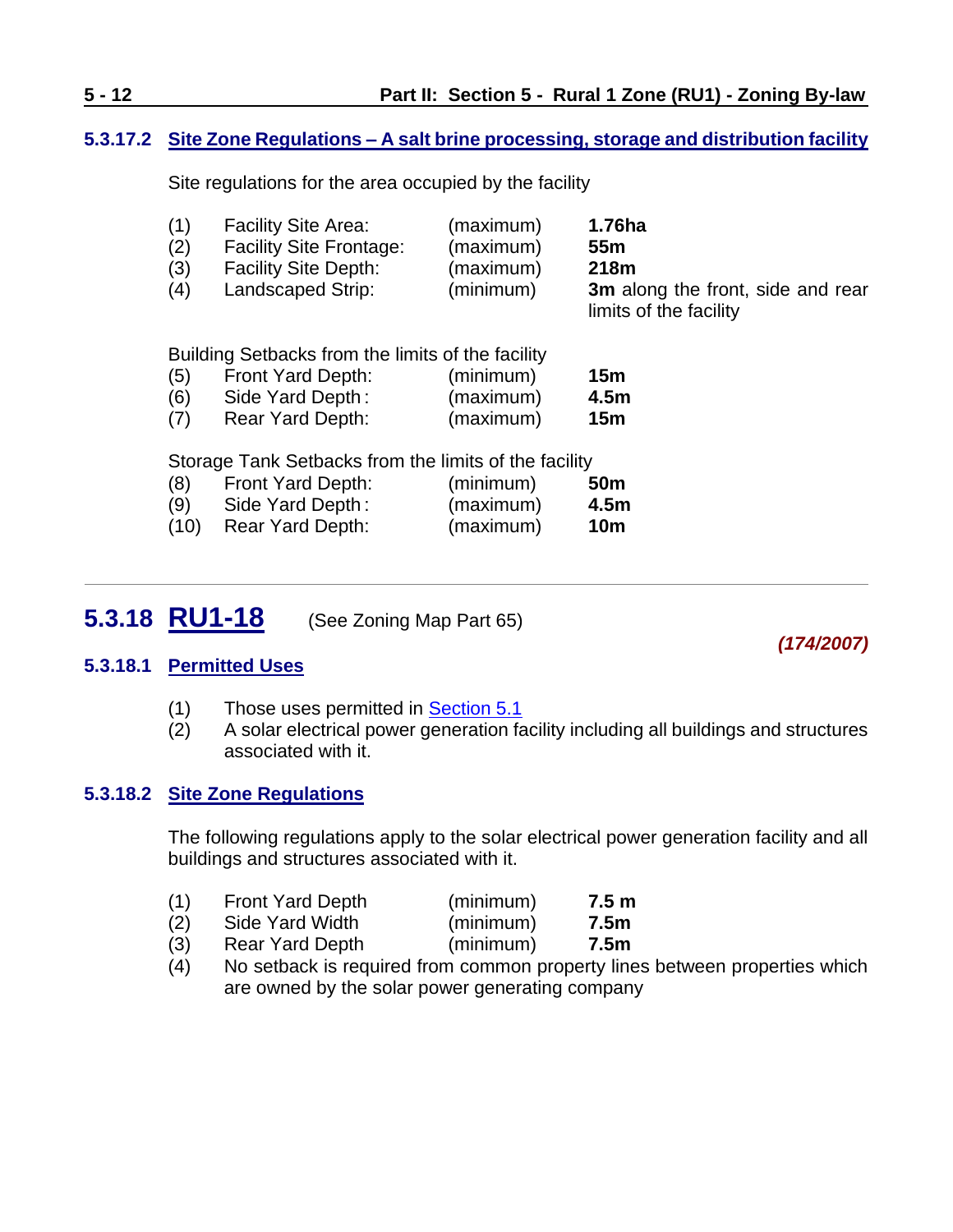## <span id="page-12-0"></span>**5.3.19 RU1-19** (See Zoning Map Part 79)

#### **5.3.19.1 Permitted Uses**

- (1) Those uses permitted in [Section 5.1](#page-0-0)
- (2) The following agriculture-related uses: machinery repair and welding shop, the mixing, distribution and storage of fertilizer, feed, seed, grain, soybeans and wheat, and an accessory retail store.

#### **5.3.19.2 Site Zone Regulations - Agriculture-Related Uses**

| (1) | Lot Frontage:          | (minimum) | 157m              |
|-----|------------------------|-----------|-------------------|
| (2) | Lot Area:              | (minimum) | 1.9 <sub>ha</sub> |
| (3) | Front Yard Depths:     | (minimum) | 12m               |
| (4) | North Side Yard Width: | (minimum) | 12m               |
| (5) | South Side Yard Width: | (minimum) | 12m               |
| (6) | Rear Yard Depths:      | (minimum) | 12m               |
| (7) | Height:                | (maximum) | 13.5m             |
| (8) | Lot Coverage:          | (maximum) | 20%               |

## <span id="page-12-1"></span>**5.3.20 RU1-20** (See Zoning Map Part 36)

#### **5.3.20.1 Permitted Uses**

- <span id="page-12-2"></span>(1) Those uses permitted in  $Section 5.1$  with the exception that dwellings are prohibited.
- **5.3.21 RU1-21** (See Zoning Map Part 18)

#### **5.3.21.1 Permitted Uses**

- <span id="page-12-3"></span>(1) Those uses permitted in  $Section 5.1$  with the exception that dwellings are prohibited.
- **5.3.22 RU1-22** (See Zoning Map Part 36)

#### **5.3.22.1 Permitted Uses**

(1) Those uses permitted in [Section 5.1](#page-0-0) with the exception that dwellings are prohibited.

*(58/2014)*

# *(32/2014)*

*(130/2017)*

*(58/2015)*